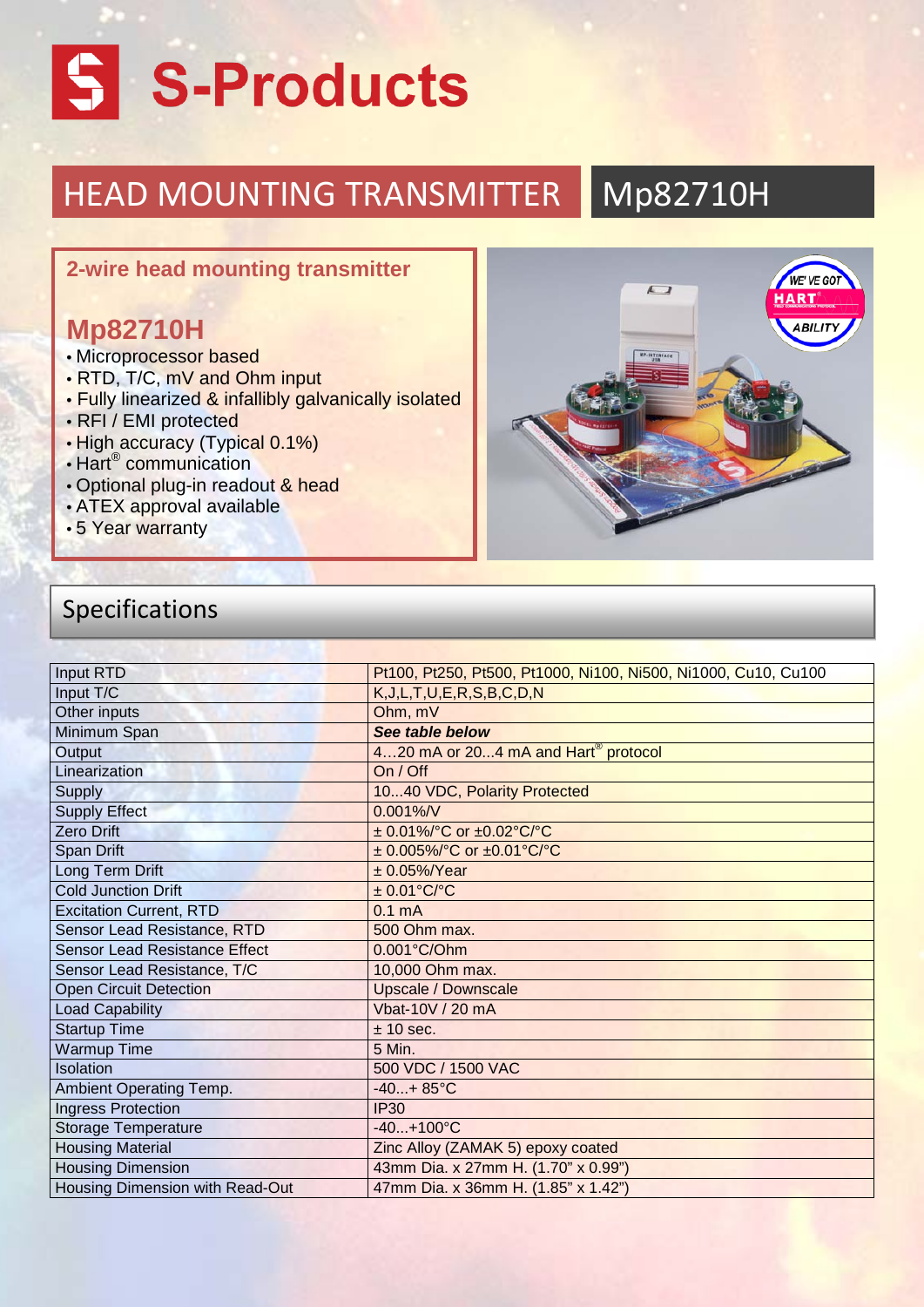## Order information and options

#### **Example:**

Model Mp82710H –D-EX-CW-IF Options:<br>-D  $=$ 

- $-D =$  Plug-in Loop-powered Readout<br>-EX = Intrinsically safe version (ATEX
- -EX = Intrinsically safe version (ATEX Ex II 1 G Ex ia IIC T4...T6 Ga)<br>-CW = DAN type connection head with window
- $-CW = DAN$  type connection head with window<br>-IF = Interface and software
- $=$  Interface and software

### Dimensions



Red top is optional plug-in display (part no. Mp82-Display)

#### Sensor ranges

| <b>Sensor type</b> | Temp. Min. °C | Temp. Max. °C | Span Min. °C |
|--------------------|---------------|---------------|--------------|
| K (NiCr-Ni)        | $-270$        | 1370          | 50           |
| J (Fe-CuNi)        | $-200$        | 1200          | 50           |
| L (DIN Fe-CuNi)    | $-200$        | 900           | 50           |
| T (Cu-CuNi)        | $-270$        | 400           | 50           |
| U (DIN Cu-CuNi)    | $-200$        | 600           | 50           |
| E (NiCr-CuNi)      | $-270$        | 1000          | 50           |
| S (Pt10%Rh-Pt)     | $-60$         | 1760          | 250          |
| R (Pt13%Rh-Pt)     | $-60$         | 1760          | 250          |
| B (Pt30%Rh-Pt6%Rh) | $\Omega$      | 1820          | 600          |
| Pt100 IEC751       | $-200$        | 850           | 25           |
| Pt250 IEC751       | $-200$        | 850           | 25           |
| Pt500 IEC751       | $-200$        | 850           | 25           |
| Pt1000 IEC751      | $-200$        | 850           | 25           |
| Ni100 IEC751       | $-60$         | 250           | 25           |
| Ni500 IEC751       | $-60$         | 250           | 25           |
| Ni1000 IEC751      | $-60$         | 250           | 25           |
| Cu10               | $-200$        | 250           | 25           |
| Cu <sub>100</sub>  | $-200$        | 250           | 25           |
| C (W5%Re-W26%Re)   | 0             | 2300          | 150          |
| D (W3%Re-W25%Re)   | $\Omega$      | 2300          | 150          |
| N (NiCrSi-NiSiMg)  | $-270$        | 1300          | 50           |
| mV                 | 0             | 1000          | 10           |
| Ohm                | $\mathbf 0$   | 9999          | 100          |